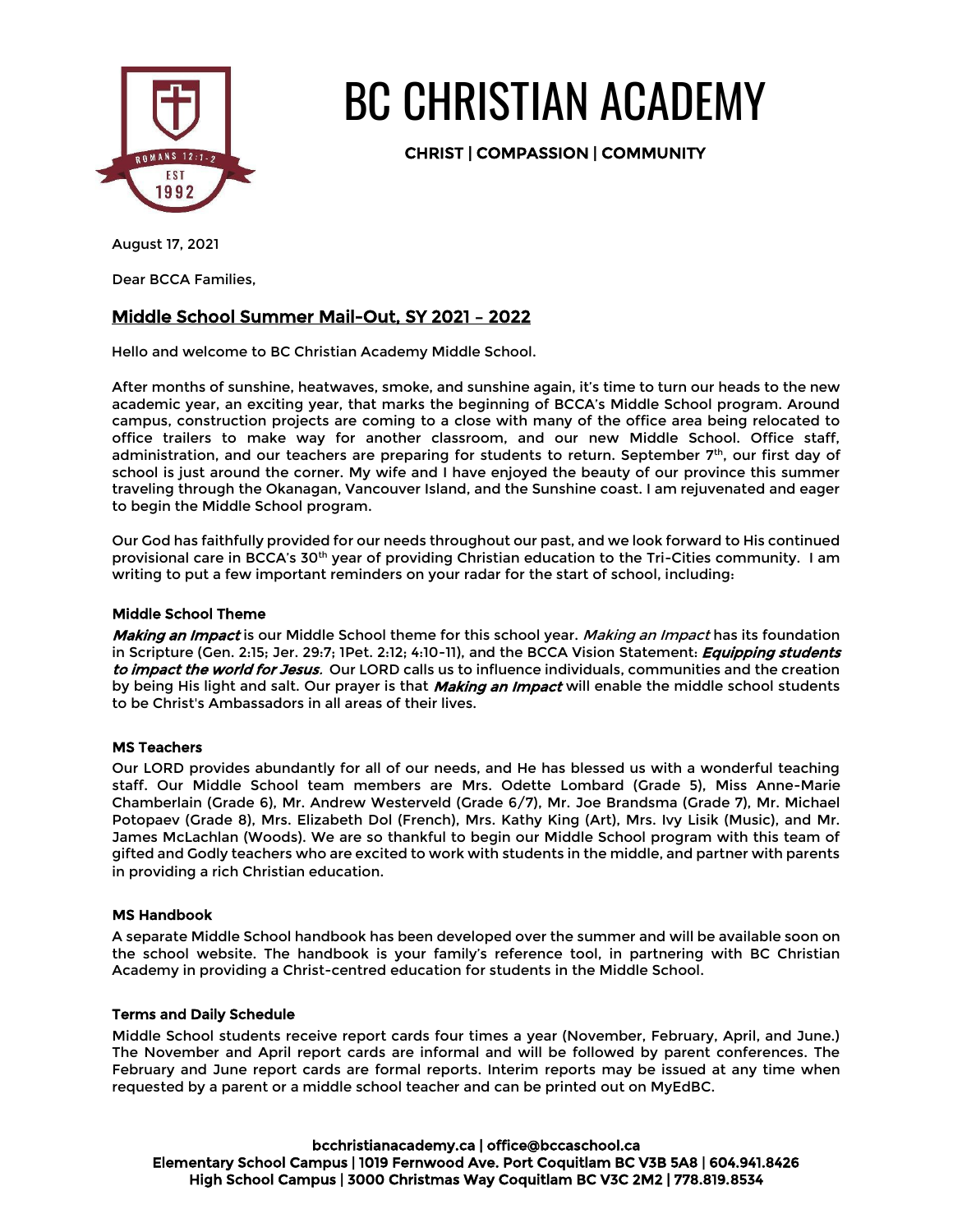

#### The Daily Schedule:

- 8:15 Grade 5-8 Students line up outside of their classrooms
- 8:30 Teachers welcome students to their homeroom classrooms
- 8:35 The school day begins
- 10:20 Twenty-minute recess
- 12:10 Fifty-minute lunch break
- 3:00 End of the school day, students are dismissed

#### Fridays - Students are dismissed at 12:35

#### School Computers

All middle school students will have a computer to be used for school work. Computers are available for purchase from the IT Office and are managed by the school.

#### Formational Learning Experiences - FLEx

The middle school program includes a variety of FLEx subjects that the students take. Students will be provided with several choices of FLEx classes including Art, Christian Doctrine, Digital Literacy, Foods, Technology, Textiles, and Yearbook. FLEx time is Wednesday afternoons from 2-3 PM. Grade 7 and 8 students will also be taught Woods during first or third term at the high school campus.

#### PE and Athletics

We are blessed this year to be able to use the new Panther Hoops athletic facility for our PE program. One PE class per week will be held in our gym and the middle school students will be bussed to the Panther Hoops facility for the other class.

As of this writing BC School Sports remains in stage two of the COVID protocol in September. That means there will not be any inter-school competition allowed as we begin this school year. We will run intra-school activities and through the club programs Cougars Volleyball for middle school girls and Panther Hoops for middle school boys.

# Relaxed COVID Protocols

Parents are expected to continue the vigilant practice of assessing their children's health before school each day and keeping them home if there is any sign of illness (cough, runny nose, temperature, stomach ache, vomiting, etc.) Reporting on BLOOMZ will no longer be required. Children who become sick while at school will be isolated until the parent or guardian arrives to pick up the child. It is imperative that you ensure the School has correct phone numbers for your emergency contacts on file with the Office in the event you are not able to return to the school on short notice. While we have not received notification from the Ministry of Education and the Fraser Health Authority about specifics at the time of the writing of this letter, we understand that mask-wearing will be optional for those staff and students who prefer to use one. Increased hand hygiene will continue to be practiced each day.

#### COVID Vaccine

While vaccines have been actively promoted across our country, they have not been mandated for school staff and/or children. Therefore, BCCA will not discriminate against any child, parent or staff member who has chosen to decline the vaccine. A friendly reminder - All medical information is private and indeed protected under the Protection of Privacy Act. As such, asking someone if he/she has been vaccinated contravenes the Act. Please be considerate of your neighbour's medical privacy.

#### Uniforms

Students are to be in full uniform as of the first day of school. This means the proper clothing and attire from NEAT Uniform (the uniform store.) Please remind your child(ren) that hair and jewelry need to be in accordance to the Student Uniform Code as well. Uniforms must be in clean condition each day, and kindly send a note of explanation with your child if there is an irregularity one day. As with all matters relating to appearances, our guiding principles are clean, modest, and appropriate. Please refer to the